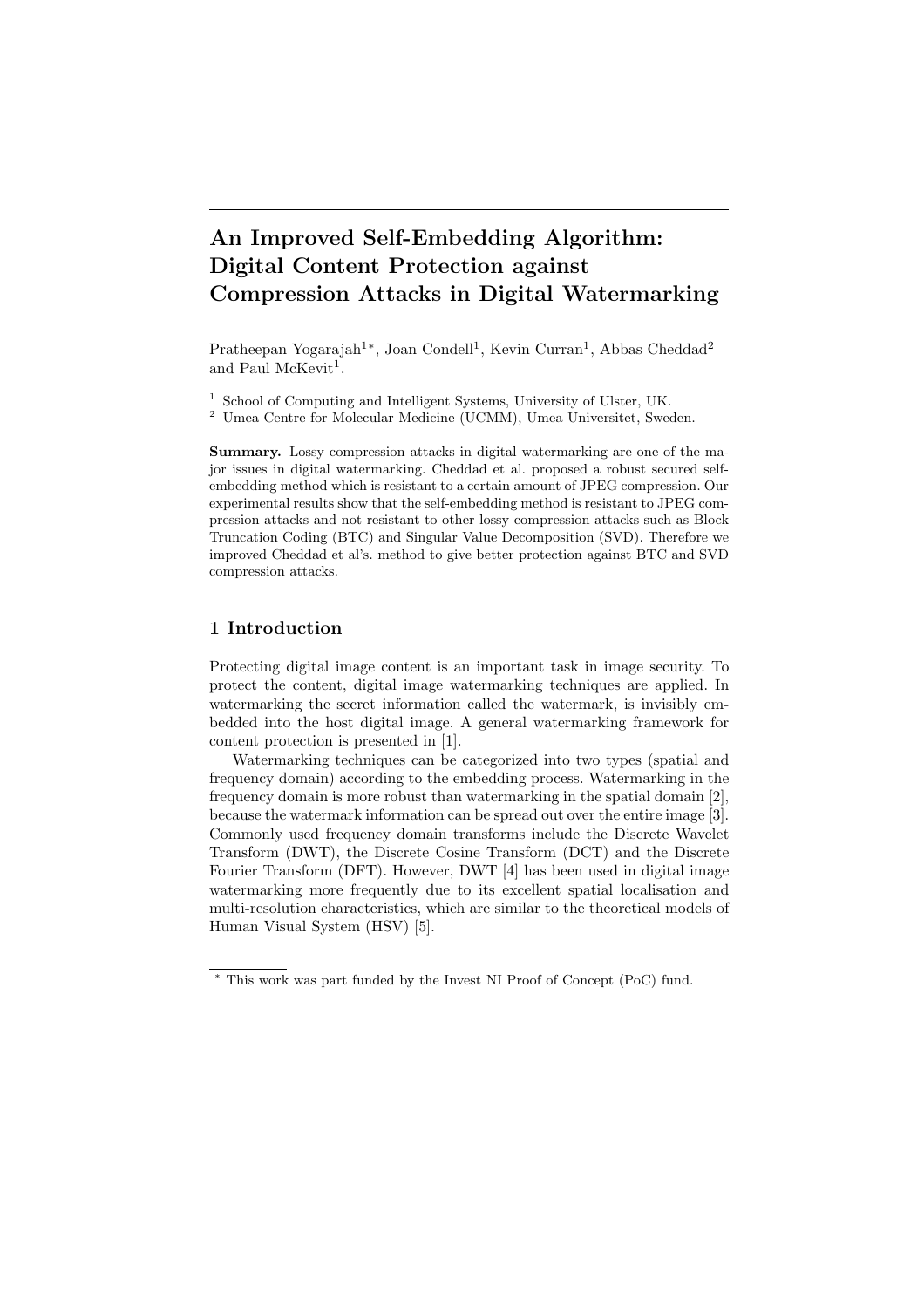The content of watermarked digital images can be easily attacked by using image processing operations such as lossy compression. Invisible watermarking requires a reasonable robustness against compression attacks. Lossy compression algorithms tend to remove invisible information that can be related to the watermark. Watermark robustness under image compression is an essential issue for image content protection. Therefore, watermarks should combine invisibility and robustness simultaneously.

Recently Cheddad et al [6] proposed a method to protect the digital image itself using a secured robust self-embedding technique. In their method, a halftoned version (black and white image) of the original image is used as watermark. The calculated watermark is embedded in the 2D Haar DWT of the original image and the watermarked image is obtained. Then the Waveletbased Inverse Halftoning via De-convolution (WInHD) is used on the extracted watermark from the watermarked image to recover the approximation of the original image. This is a blind watermarking scheme as the original image is not needed for the recovery process, see Figure 1.



Fig. 1. (a) Original image, (b) halftoned binary image, (c) and (d) are recovered images from JPEG 95% and 85% quality compression attacks respectively.

JPEG 2000 is one of the modern lossy compression methods and it is based on DWT. As the Cheddad et al. method is DWT based, it is resistant to JPEG compression attacks to a certain extent. They reported that their method is resilient to JPEG compression up to 80-75% [6]. There is no experimental results shown for other lossy compression techniques, such as Block Truncation Coding (BLC) and Singular Value Decomposition (SVD) etc. Our experimental results show that Cheddad et al's method is not robust to BTC and SVD lossy compression techniques. Therefore we improved Cheddad et al's method and experimental results prove that our method provides better recovery results on BTC and SVD compression attacks.

Our method is discussed in Section 2. The secure image encryption algorithm is explained in section 3. Sections 4 and 5 explain the results and provide discussion and conclusions respectively.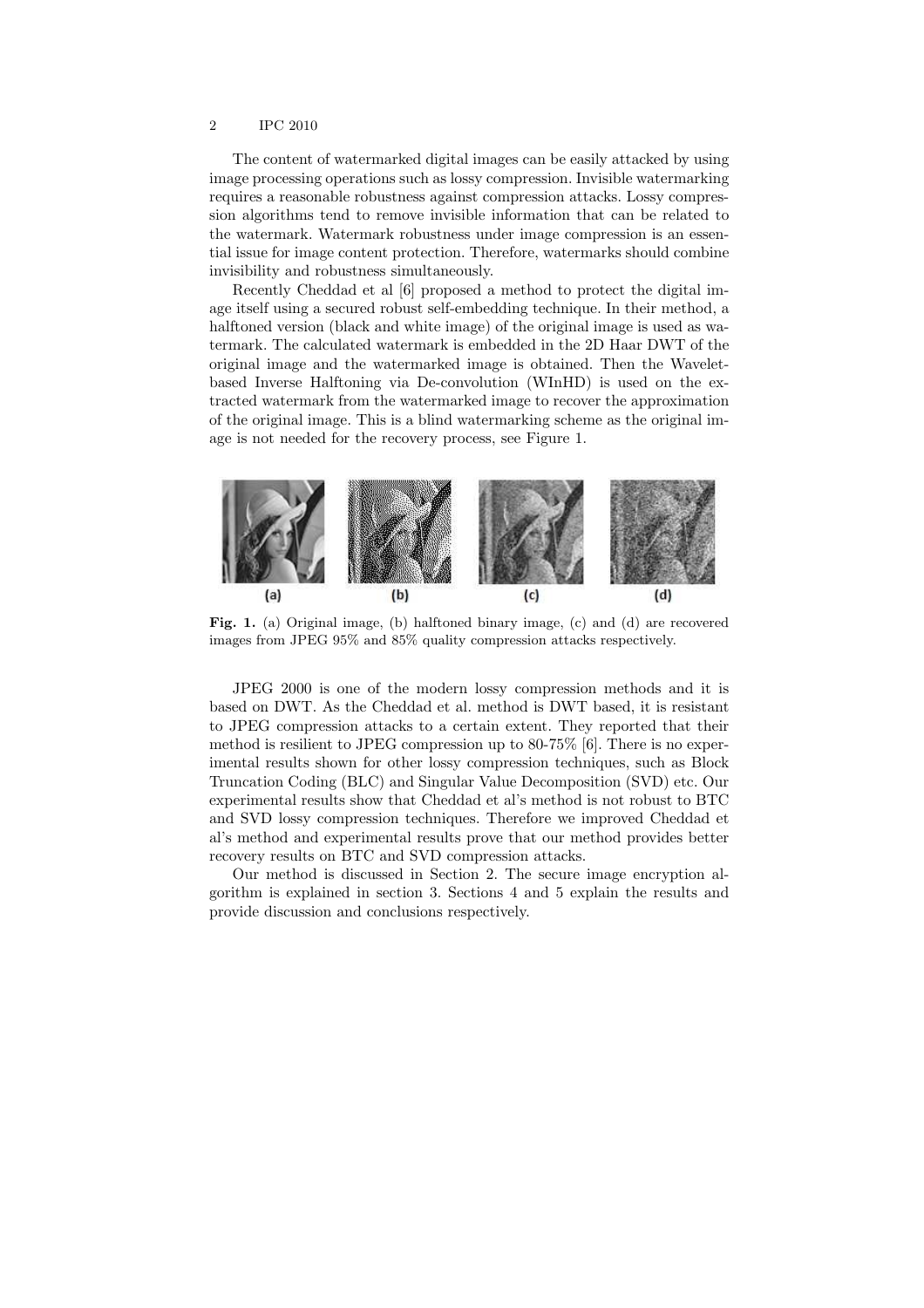## 2 Our Method

In DWT, an image is decomposed into a set of basis functions namely low frequency band (LL), high-low frequency band (HL), low-high frequency band (LH) and high frequency band (HH), see Figure 2(a). The low frequency band is a lowpass approximation of the original image and includes most energy of the image. The other bands include edge components of horizontal, vertical and diagonal directions at different scales and resolutions respectively.

According to the energy distribution, LL, is the most important. Hence in DWT domain, watermarks should be embedded in the low frequency band [7]. Cheddad et al. also selected the low frequency band of the  $1^{st}$ -level 2D Haar DWT as their embedding area (i.e.  $LL_1$ ) [6].



Fig. 2. (a)  $1^{st}$ -level DWT decomposition and (b)  $LL'_1$  calculation.

Common image processing procedures, which watermarked images may encounter, such as data compression, low-pass filtering and subsampling, tend to change the low frequency coefficients less than high frequency coefficients [7]. Therefore it is necessary to reduce the high frequency coefficient effects to make the watermarked image resistant to compression attacks.

DWT has applications in image processing, where typically the approach is to DWT an image, alter the transform coefficients (by thresholding or zeroing), and inverse DWT to regain an altered image that has been de-noised, or its edges sharpened or blurred. The zeroing high frequency coefficient technique is applied to the digital image watermarking application in [8].

We also applied the zeroing technique to improve the performance of Cheddad et al.'s method against lossy compression attacks. In our method the original  $LL_1$  is further wavelet transformed and then three high frequency bands  $(LH_2, HL_2$  and  $HH_2$ , excluding  $LL_2$ ) are initialised to zeros and inverse wavelet transformed. We then obtain another  $LL_1'$  from the process, see Figure 2(b). In our method, this newly calculated  $LL'_{1}$  is used for embedding instead of  $LL_1$ .

In our digital image content protection method, first the digital image, that needs to be protected against compressions attacks, is selected (say 256x256 'Lena' grayscale image). Then it is transformed to the DWT domain and  $LL_1^\prime$ is generated. The size of  $LL_1'$  is half that of the original image. Therefore the original image is resized to be equal to the size of  $LL'_1$  and Floyd's [9] error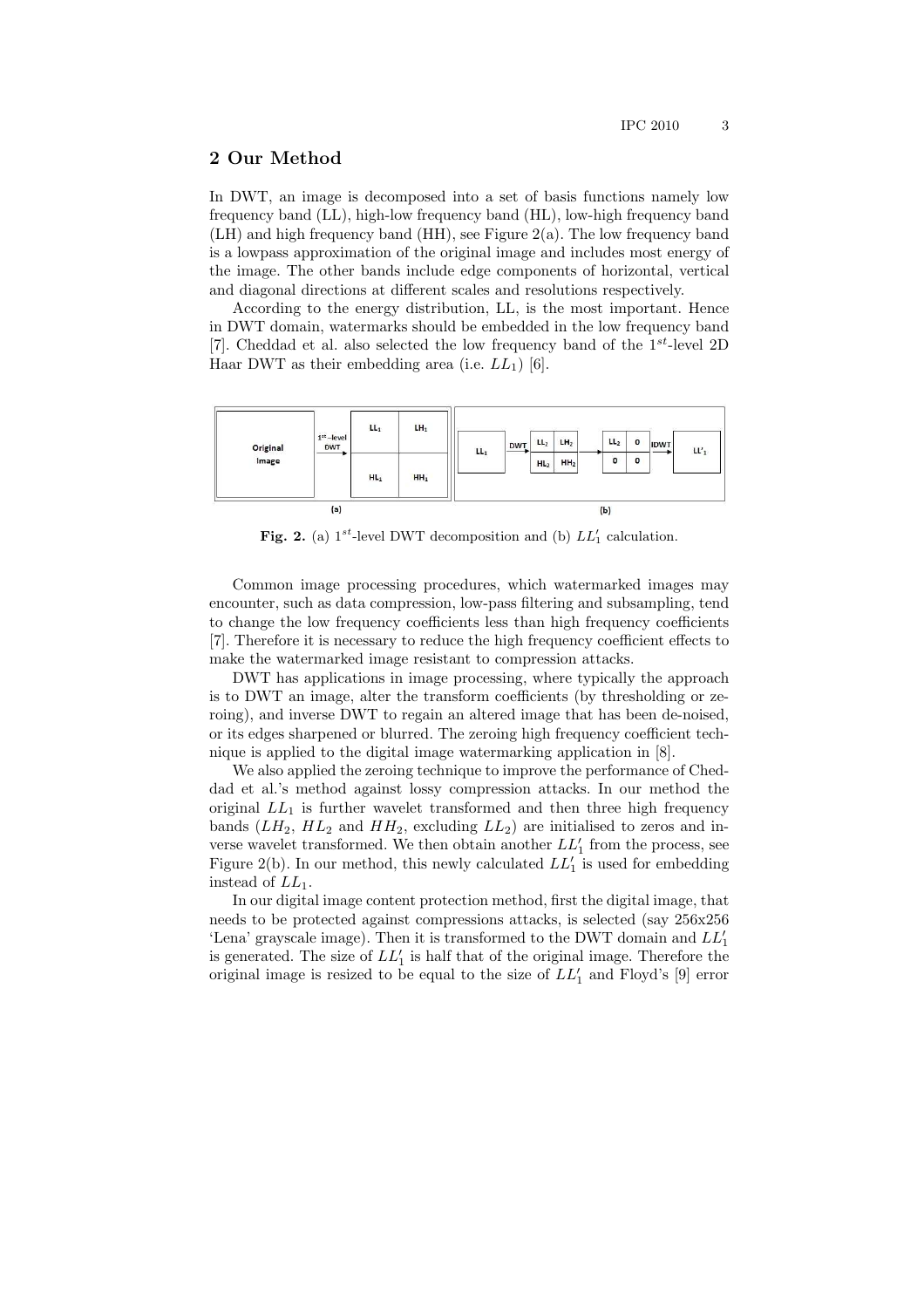diffusion digital halftoning technique is applied to obtain the watermark (i.e. a halftoned black and white image).

This watermark is embedded in  $LL_1'$  using an encryption algorithm explained in section 3 and the inverse DWT is applied to generate the watermarked image. The embedded watermark is extracted from the compression attacked watermarked image using a decryption algorithm (again see Section 3). Finally the Wavelet-based Inverse Halftoning via De-convolution (WInHD) [10] is applied to the extracted watermark to recover the approximation of the original image.

Embedding the watermark into  $LL_1'$ , instead of  $LL_1$ , may decrease the watermarked image quality, see Figure 3(b), but the extracted watermark reliability is increased, see Figure 3(d). The BTC and SVD compression attacks are applied to watermarked images. Brief information on BTC and SVD given below.



Fig. 3. (a) watermarked image using Cheddad et al's method, (b) watermarked image using our method, (c) recovered image from 4x4 blocks BTC compression attack using Cheddad et al's method and (d) recovered image from 4x4 blocks BTC compression attack using our method.

Block Truncation Coding (BTC) is a lossy image compression technique. It divides the original images into blocks and then uses a quantizer to reduce the number of grey levels in each block while maintaining the same mean and standard deviation [11]. Sub blocks of 4x4 pixels allow compression of about 25%. Larger blocks allow greater compression however quality also reduces with the increase in block size due to the nature of the algorithm.

Singular Value Decomposition (SVD) is one of the most useful tools of linear algebra. It is a factorization and approximation technique which effectively reduces any matrix into a smaller invertible and square matrix. Using (SVD) for image compression can be a very useful tool to save storage space [12, 13].

## 3 Image Encryption Algorithm

This algorithm is explained based on [6] and the encryption algorithm is fully described in [14]. A hash function is more formally defined as the mapping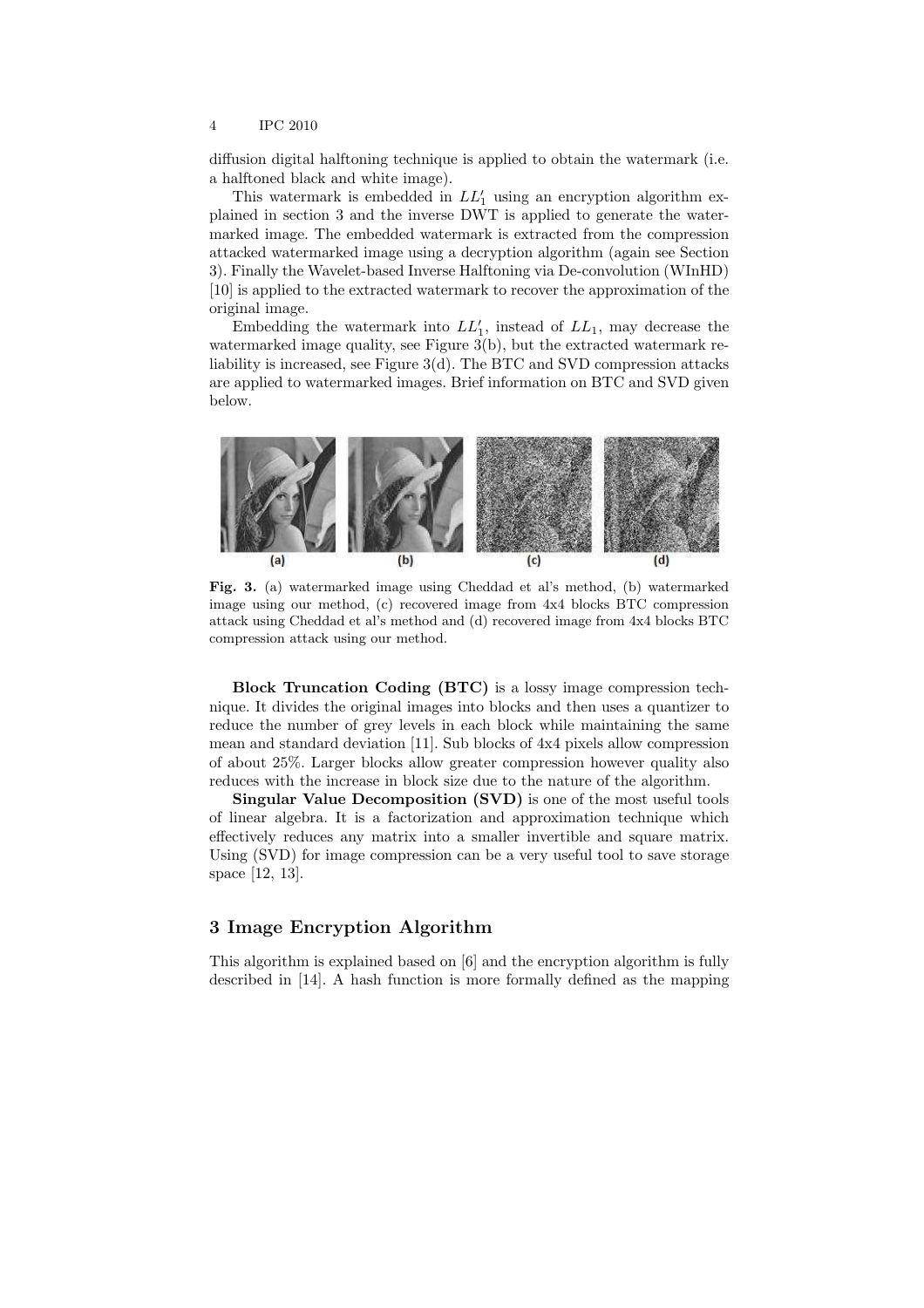of bit strings of an arbitrary finite length to strings of fixed length [15]. Here we attempt to extend SHA-1 (the terminology and functions used as building blocks to form SHA-1 are described in the US Secure Hash Algorithm 1, [16]) to encrypt digital 2D data. The introduction of Fast Fourier Transform (FFT) forms together with the output of SHA-1 a strong image encryption setting. Let the key bit stream be  $\lambda_{k,l}$  where the subscripts k and l denote the width and height after resizing the key's bit stream respectively, i.e.,  $8, M*N$ , where M, N are the plain image's dimensions.

The FFT will operate on the DCT transform of  $\lambda_{k,l}$  subject to Eq. 2.

$$
f(u,v) = \frac{1}{N} \sum_{x=0}^{N-1} \sum_{y=0}^{N-1} F(x,y) e^{-2\pi i (xu + yv)/N}
$$
 (1)

where  $F(x, y) = DCT(\lambda_{k,l})$  satisfying Eq. (2). Note that for the transformation at the FFT and DCT levels we do not utilise all of the coefficients. Rather, we impose the following rule, which generates at the end a binary random-like map. Given the output of Eq. 1 we can derive the binary map straightforwardly as:

$$
Map(x, y) = \begin{cases} 1 & if f \quad f(u, v) > 0 \\ 0 & otherwise \end{cases}
$$
 (2)

This map takes the positive coefficients of the imaginary part to form the ON pixels in the map. Since the coefficients are omitted the reconstruction of the password phrase is impossible, hence the name Irreversible Fast Fourier Transform (IrFFT). In other words, it is a one way function which accepts initially a user password. This map finally is XORed with the binary version of each colour component separately. The core idea here is to transform these changes into the spatial domain where we can apply 2D-DCT and 2D-FFT that introduce the aforementioned sensitivity to the two dimensional space. As such, images can be easily encoded securely with password protection.

The watermark images are securely embedded using the encryption algorithm explained above. The decryption technique is also similar to the encryption algorithm and can be referred in [14].

#### 4 Results and Discussion

In this section, we illustrate and evaluate the performance of the proposed method against JPEG, BTC and SVD compression attacks on grayscale images. Here we present experimental results using the image 'Lena' (256x256 pixels, grayscale). The 'Lena' image is shown in Figure 1(a).

Then the watermarked images are generated using Cheddad et al. and our method, see Figure 3(a) and (b). These watermarked images are attacked by JPEG, BTC and SVD compression techniques. The binary watermarks are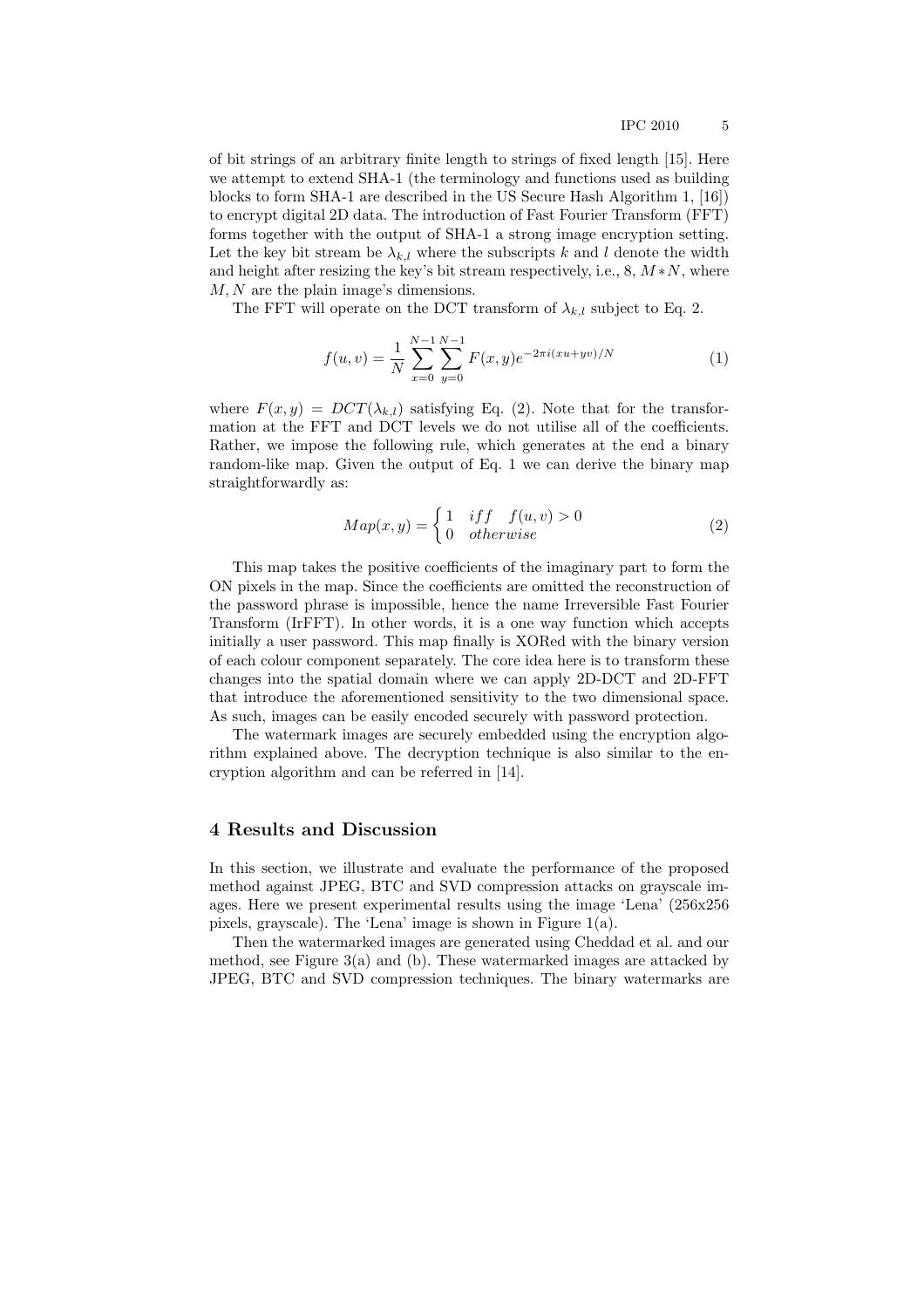extracted from attacked watermarked images and the approximation of the original image is recovered.

For quantitative evaluation, the PSNR (Peak Signal-to-Noise Ratio) is introduced to evaluate the performance between the original image and recovered image. The PSNR is defined as follows:

$$
\text{PSNR} = 10\log_{10}\left(\frac{255^2}{\text{MSE}}\right)dB\tag{3}
$$

$$
\text{MSE} = \sum_{i=1}^{n} \sum_{j=1}^{m} \frac{(a_{i,j} - b_{i,j})^2}{n \cdot m}
$$
(4)

where  $m * n$  is the image size,  $a_{i,j}$  and  $b_{i,j}$  are the corresponding pixel values of cover and recovered images.

#### 4.1 JPEG Compression attack

From Figure 4 we see that both methods perform similarly against JPEG compression quality factors 75%, 85%, 90% and 95%.



Fig. 4. results of JPEG compression attack on 'Lena' image.

#### 4.2 BTC Compression attack

Here 2x2, 4x4, 8x8 and 16x16 blocks are selected for experiments. When we apply 8x8 and 16x16 blocks BTC attacks on the watermarked image, the watermarked image becomes severely corrupted intensity of pixels. Therefore we could not see much difference in performance with 8x8 and 16x16 blocks BTC compression. Our method performed better when 2x2 and 4x4 blocks BTC compressions were applied to the watermarked images, see Figure 5.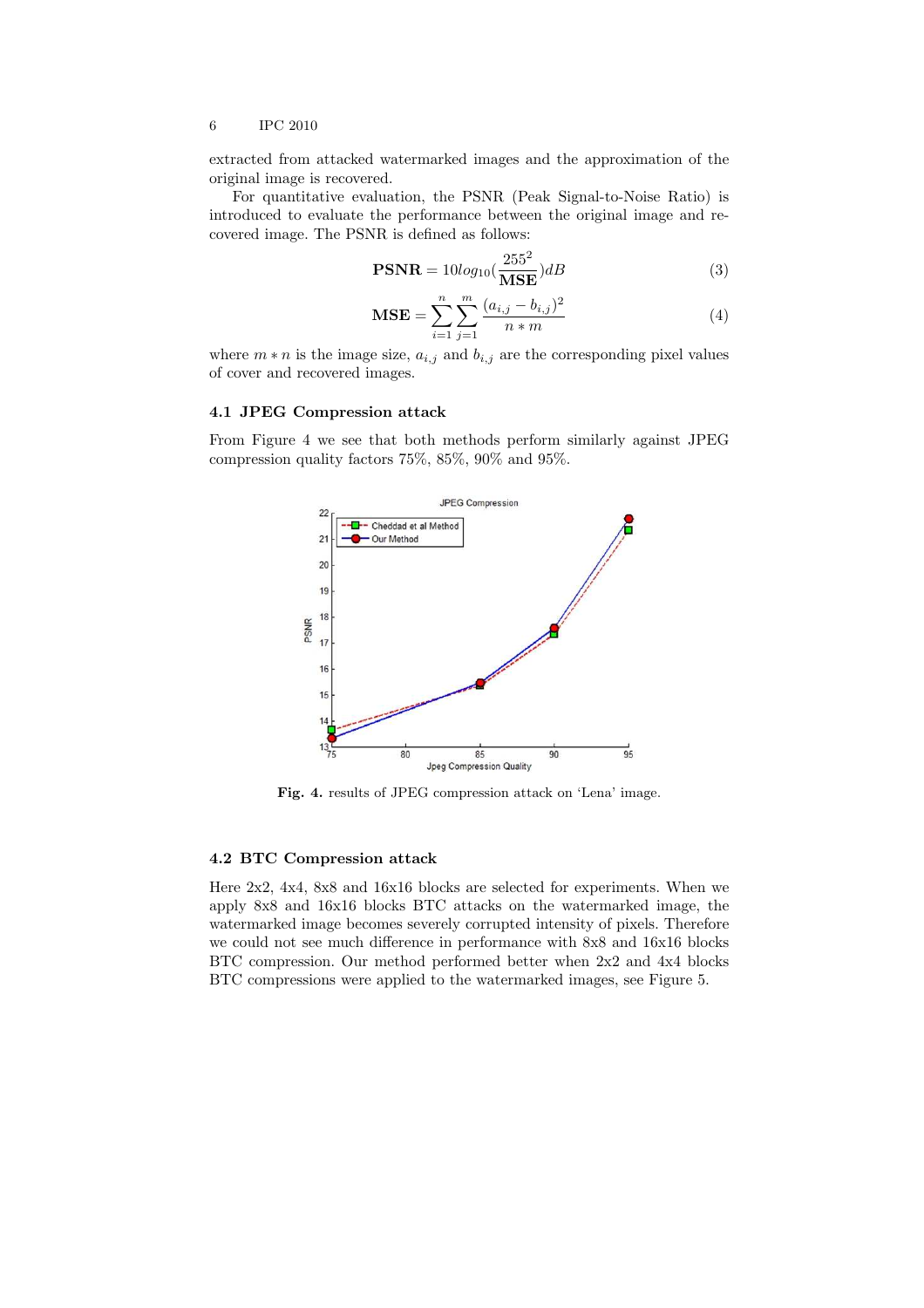

Fig. 5. results of BTC compression attack on 'Lena' image.

#### 4.3 SVD Compression attack

Based on Figure 6, we can see that when 60 and 180 singular values are used for SVD compression attacks, the performances are similar for both methods. When 60 singular values are used, the recovered images from both methods are very noisy. At the same time, when 180 singular values are used, the quality of the recovered images from both methods are more similar. When the singular values between 60 and 180 are used, our method outperformed Cheddad et al's method.



Fig. 6. results of SVD compression attack on 'Lena' image.